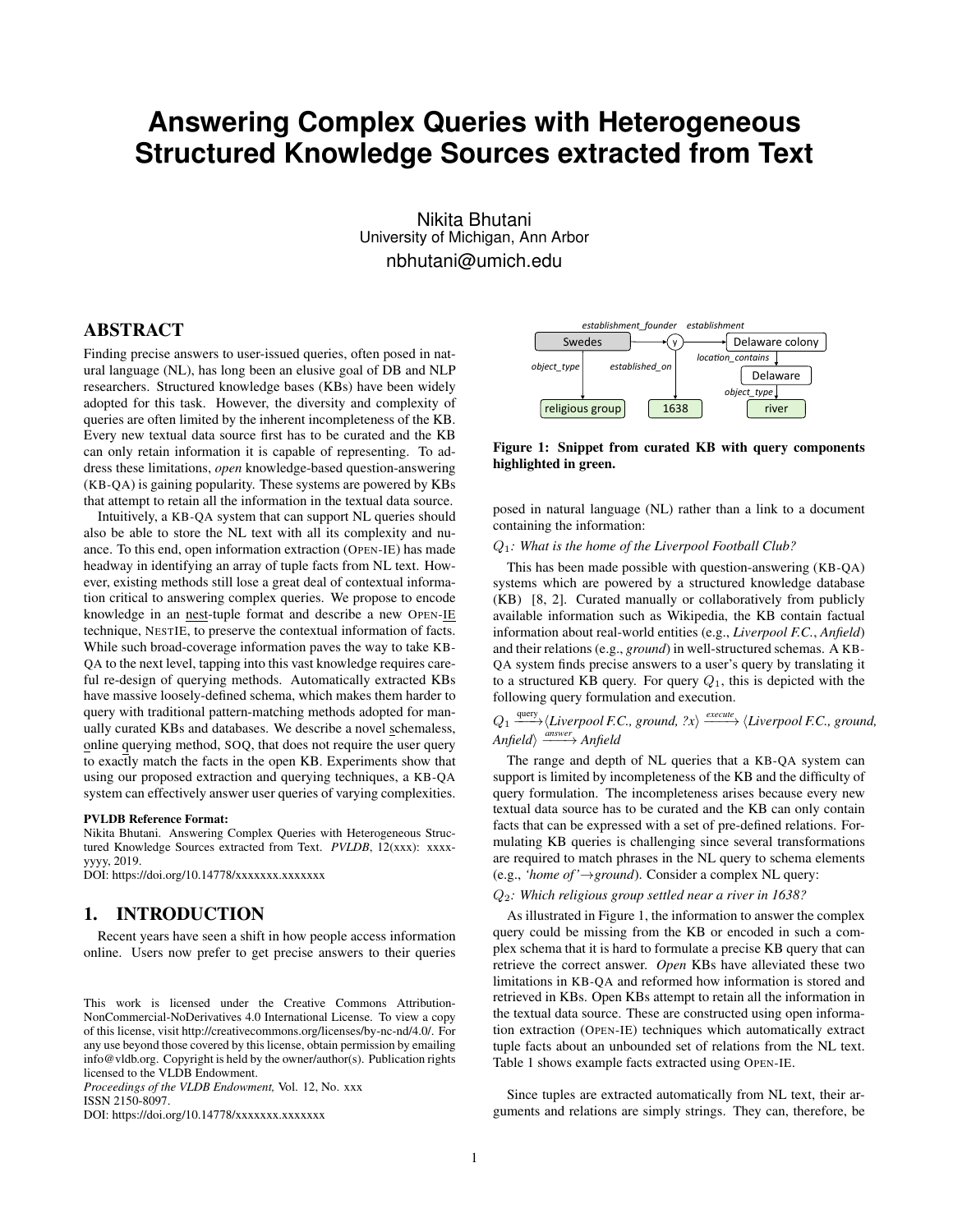|  | A few years later in 1638, some Swedish settlers established the                                                     |  |  |  |  |
|--|----------------------------------------------------------------------------------------------------------------------|--|--|--|--|
|  |                                                                                                                      |  |  |  |  |
|  | $1\text{ first permanent settlement in Delaware.}\n$ Tuples: (Swedish settlers; established; settlement in Delaware) |  |  |  |  |
|  | (Swedish settlers; established; settlement in 1638)                                                                  |  |  |  |  |
|  | Finns settled on the shores of Delaware in 1638.                                                                     |  |  |  |  |
|  | 2 Tuples: $\langle$ Finns; settled; on the shores of Delaware $\rangle$                                              |  |  |  |  |
|  | $\langle$ Finns; settled on the shores of Delaware; in 1638 $\rangle$                                                |  |  |  |  |

#### Table 1: Example text snippets and extracted tuple facts.

used directly to answer NL queries by string matchings instead of relation inference. However, the price paid is the tuple facts in an open KB are neither canonicalized nor semantically grounded like schema elements in a curated KB. Although synonymous, relations like *settled* and *established* will co-exist. However, such light-weight structuring of NL text is easy to derive (compared to manual curation) and easy to query (compared to raw text).

Although open KBs put open-domain question answering within reach, we are still far from supporting complex queries such as in traditional databases. First, existing OPEN-IE methods lose contextual information as they try to extract facts that are tuples of the form  $t = \langle v_h, r, v_t \rangle$  where  $v_h$  and  $v_t$  are strings possibly denoting entities, and  $r$  is a string relation between them. This representation cannot accommodate contextual information about facts such as conditionals, attributions and temporal constraints. What is lost in the extraction process, cannot be queried. One way to mitigate the loss of information is to use a more expressive representation that could capture complex relations and sentence constructions, while still maintaining granularity in the information captured. We propose to extract facts as *nest-tuples* wherein  $v_h$  and  $v_t$  can be references to other extracted tuples. We develop an OPEN-IE technique, NESTIE, that learns to extract such nest-tuples given a small set of hand-crafted extraction patterns and a textual entailment dataset.

As mentioned earlier, facts in open KBs are not canonicalized. A same real-world fact can have multiple representations in the open KB. Simply modeling a NL query into a pre-defined query format that exactly matches a fact representation will result in low recall of the KB-QA system. Consider a n-tuple query for  $Q_2$ :

 $Q_2 \xrightarrow{\text{query}} \langle 2x, \text{settled; in 2y; in 1638} \rangle \wedge \langle 2y, \text{ is-}a; \text{river} \rangle$ 

The query will partially match tuples from example 2 in Table 1 which resemble the query specification. But it will not match tuples from example 1. Traditionally, such heterogeneity is handled by mining query transformations and semantically equivalent structures for expanding queries. This can quickly lead to combinatorial explosion of expansion possibilities, particularly for complex queries. However, since the arguments and relations in open KB facts are strings, it is easy to find matches for components of the query. We propose a schemaless querying technique, SOQ, that instead of matching the query specification as a whole, finds matches for different query components and computes the answer by reasoning over the collective evidence.

To summarize, we make the following contributions:

- We propose a more expressive fact representation, *nest-tuple*, to address the problems of loss of information and granularity in OPEN-IE. We describe an OPEN-IE technique, NESTIE for constructing open KBs. It learns broad-coverage domainindependent extraction patterns using a small set of seed extraction patterns and textual entailment dataset.
- We propose SOQ, an online and schemaless querying framework that does not require the user to write precise, complicated queries for accessing open KBs. We propose a novel

approach to match a complex query in parts rather than relying on exact pattern matching the whole query. SOQ is completely online and evaluates a query in two phases, namely, evidence gathering and evidence aggregation.

- Using NESTIE and SOQ, we develop a KB-QA system that can dynamically ingest new raw NL text into open KBs and support diverse, open-domain, complex NL queries.
- We conduct experiments to demonstrate the effectiveness of our techniques on different text corpora and query sets.

## 2. PRELIMINARIES AND OVERVIEW

Open Knowledge Base. An open knowledge base (KB) is a collection of n-tuple facts  $K = \{V, E, L\}$ , extracted from a text corpora  $D$  by an OPEN-IE technique. V is a set of arguments and E is a set of edges that are labeled by  $L$ . Each edge  $E$  represents a n-tuple  $\langle v_h; r; v_{t_1}, \dots v_{t_n} \rangle$ , where  $v_h$  is the head argument and  $v_{t_i}$  are tail arguments in  $V$ , and  $r$  is a relation name in  $L$ .

Definition 1. (Nest-tuple): A nest-tuple is a type of n-tuple where  $v_h$  and  $v_{t_i}$  can be references to other tuples.

Queries. A complex query Q is a DATALOG-like program, consisting of a set of RRules. Each RRule is of the form:

 $R_h(args) : R_1(args_1), R_2(args_2) ..., R_n(args_n)$ 

where  $R_h$  is the head of the rule, and  $R_1, ..., R_n$  is the body of the rule. Each  $R_i(args_i)$  is a relational atom that evaluates to true when  $K$  contains the tuple described by arguments and the relation. Any variables in the atom bind to values in  $K$ . A complex query can have multiple RRule but has a variable called query focus ? $x_Q$ . Values that bind to ? $x_Q$  form the answers to the query  $Q$ . Our running example query  $Q_2$  from our running example can be posed as a set of rules,

 $R_1(?x_Q, ?y)$ : *settle* $(?x_Q, ?y)$  *is*  $\mathcal{A}(?y, r$ iver) *is*  $\mathcal{A}(?x_Q, r$ eligious group)  $R_2(?x_Q, ?y, 1638): R_1(?x_Q, ?y)$ , *settle\_in*(?x<sub>Q</sub>,1638), *settle\_in*(?y,1638)  $R(?x_O): R_2(?x_O, ?y, 1638)$ 

The query does not have to specify how each relation atom must be matched. For example,  $settle(?x_O, ?y)$  can match  $settle(Finns$ , shores of Delaware, in 1638) and *settle by*(Delaware, Swedes).

## 2.1 Extracting tuples from NL text

To design an open KB-QA system that can answer complex queries, our first sub-task is to populate the open KB with automatically extracted facts, while retaining any contextual information. For this, we must learn an open information extractor that given a sentence can extract all possible n-tuple facts from the sentence. This problem has been previously addressed in [7]. The extractor is typically built on a set of domain-independent templates.

Definition 2 (Template). A template maps a dependency parsetree pattern to a tuple representation. Arguments in the templates are treated as a sequence of words to capture nominal modifiers.

We do not have access to a set of n-tuples to learn the templates. One way of generating a seed set of n-tuples is to hand-write templates and run them over a textual corpus. More equivalent parsetree patterns for the hand-written templates can then be learned by bootstrapping over a textual entailment dataset. Embodying these ideas, we design an open information extractor, NESTIE. Figure 2 shows the system architecture of NESTIE. We describe how NESTIE learns patterns and extracts n-tuple facts in Section 3.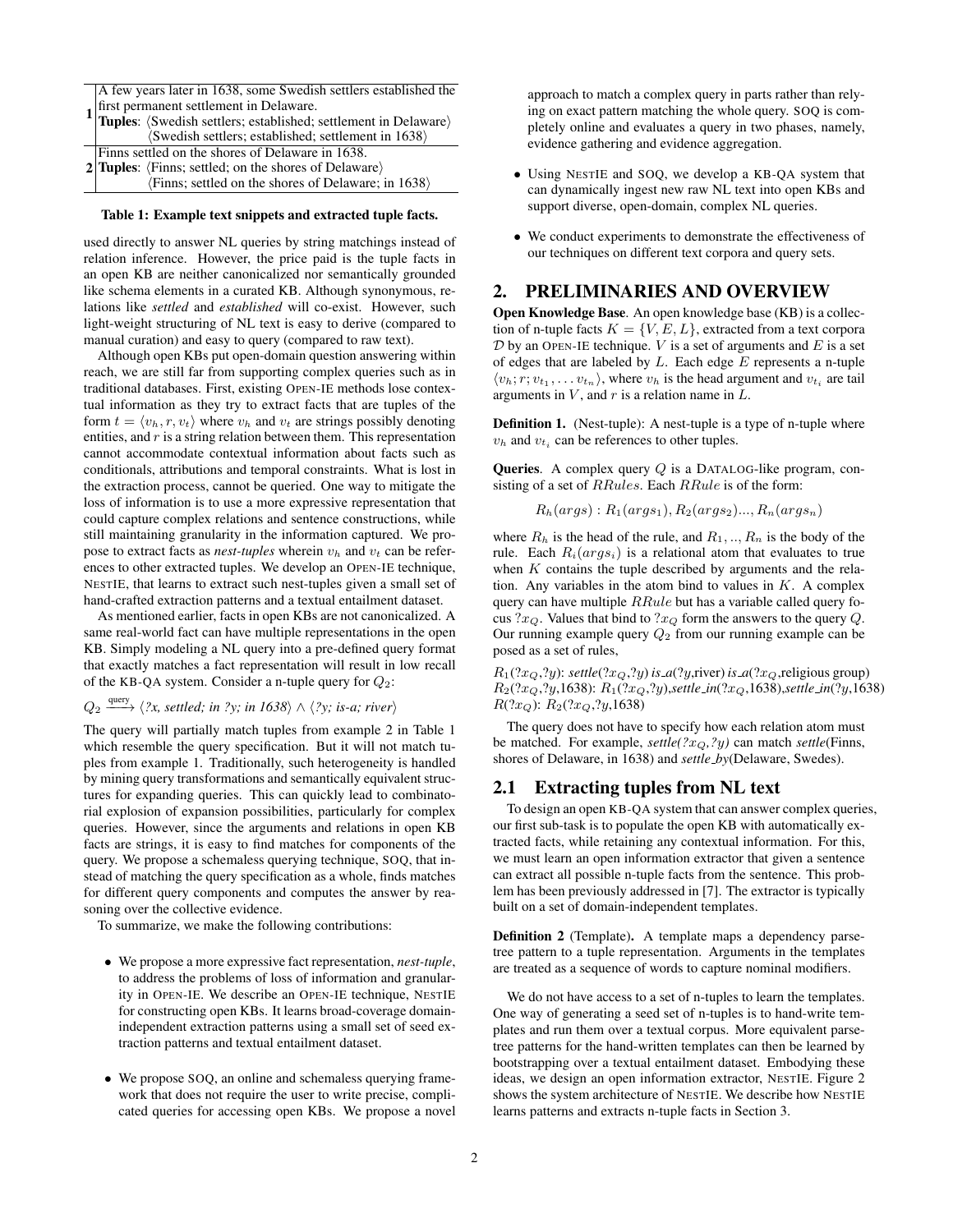

Figure 2: System Architecture of NESTIE.

## 2.2 Querying heterogeneous Open KB

OPEN-IE methods help construct broad-coverage open KBs that are also heterogeneous. The heterogeneity makes it difficult to formulate a precise query or expand a given query to match the different fact representations. This necessitates more forgiving database access modalities that can handle heterogeneity not only in the ordering of the arguments in tuple facts and vocabulary but also in the structure of the tuples. One way to support complex queries over open KBs is to break them down into sub-components and match them with string matchings. For identifying sub-components, a query graph  $G(Q)$  is constructed for a query  $Q$ .

**Definition 3.** (Query graph): Query graph  $G(Q)$  of a query is an undirected, acyclic graph with query focus  $2x_Q$  as the root. The vertices denote constants and variables (e.g., Delaware, ?y). The edges denote relations (e.g., settled, is a) connecting the arguments.

A higher-arity relation is an auxiliary vertex (called CVT) with edges to the relation and the arguments. The query graph can also be annotated with semantic roles and lemmatized values of the components. Figure 4 shows a query graph with sub-components.

**Definition 4.** (Sub-component): A sub-component of  $Q$  is a relation edge and all its incident vertices in the query graph  $G(Q)$ . In case of a CVT vertex, the sub-component includes all edges connected to the vertex and their incident vertices.

We develop an online, schemaless querying framework SOQ (Figure 3) for supporting complex queries over open KBs. In an evidence gathering phase, it retrieves tuples containing evidence for the sub-components. In an evidence aggregation phase, the collected evidence is aggregated to construct support sets.

**Definition 5.** (Support Set): A support set  $C_i(Q)$  is a collection of support items where each item is a maximal match for a subcomponent of  $G(Q)$ . An item comprises tuples from K. The argument in the support set that matches  $2x_Q$  is the answer.

Each support set contains an answer to the query. The answer is derived by analyzing the components of the query and the support set. We describe the details of SOQ in Section 4.

## 3. EXTRACTING TUPLES FROM NL TEXT

We wish to learn an open extractor for identifying nest-tuples without any direct supervision, i.e. without relation-specific, handcrafted extraction patterns or domain-specific knowledge engineering. To achieve this, we have to learn extraction patterns that can map the many ways of expressing complex relations in the text to



Figure 3: Overview of SOQ schemaless querying.



Figure 4: Example query graph and its sub-components

corresponding nest-tuple representations. In practice, it is infeasible to simply enumerate all different extraction patterns as relations, especially since complex, n-ary and multi-verb relations, could be expressed in several different ways in the text. Also, the complexity of the templates cannot be increased indefinitely as the instances in the training data that could support such templates would become sparser. NESTIE uses a multi-stage solution:

- a) construct a seed set of facts with little or no nesting,
- b) bootstrap sentences describing the seed facts and learn extraction patterns,
- c) extract tuples from unseen sentences using learned patterns, and link extracted tuples to capture any missing information.

# 3.1 Constructing Seed Set

We first write a set of 13 templates, each encoding a sub-tree of the dependency parse connecting relation phrases and argument phrases. A subset of these templates is shown in Figure 5. Intuitively, we want these templates to capture the simple, common sentence constructions. Since the tuples extracted using these templates would form the basis of training, these templates and tuples must be clean and precise. The set of hypotheses in a textual entailment dataset typically exhibit these desirable properties for constructing seed set of facts for bootstrapping. The hypotheses are simple sentence constructions; their dependency parses having similar structures. We iteratively create templates until at least one tuple could be extracted from each hypothesis. We generate a seed set of facts by matching the templates against the hypotheses.

Using the seed set of tuples, we can learn the different ways of expressing them in complex sentence constructions by referring to the statements entailing the hypotheses. While a statement and hypothesis often share words, there is a class of words (e.g., prepositions, a subset of adverbs, determiners, verbs etc.) that do not modify the meaning of the hypothesis or the statement. We ignore such words while constructing the seed set.

#### *Example* 1*.* Consider a statement-hypothesis pair,

*Statement: A few years later in 1638, some Swedish settlers established the first permanent settlement in Delaware.*

*Hypothesis: Delaware colony was established by Swedish settlers.* The hypothesis is entailed in the statement. The seed templates extract the following tuples from the hypothesis:  $\langle Swedish \; settings; \rangle$ *established; Delaware colony*).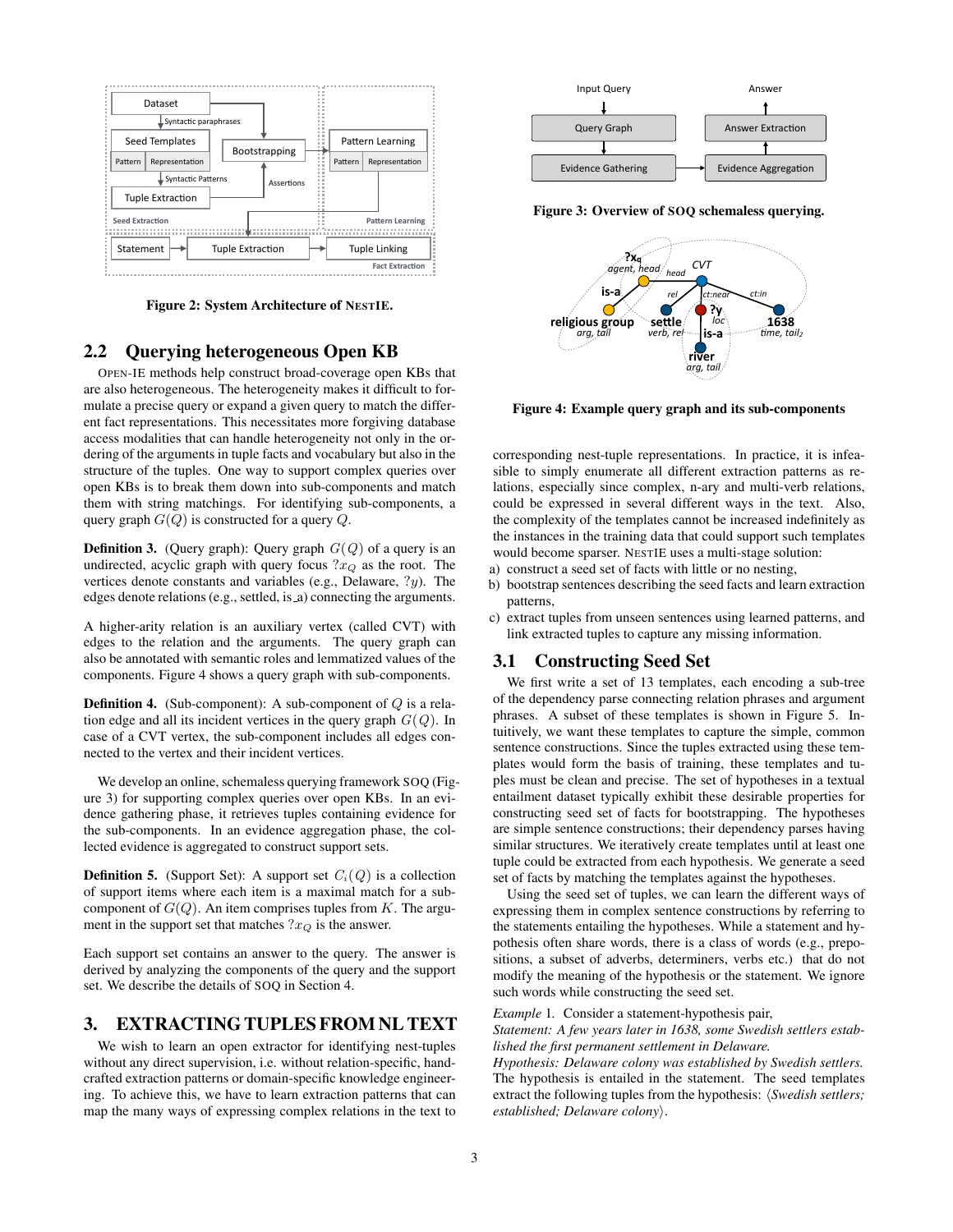

Figure 5: Seed templates and corresponding representation.

# 3.2 Extraction Pattern Learning

We next have to learn the various syntactic patterns that can encode the same information as the seed patterns and hence can be mapped to the same representation. We extend the bootstrapping techniques designed for binary-relations [20] to handle n-ary and complex relations. Our seed templates include patterns and corresponding representations for n-ary, complex relations (see Figure 5). This allows us to learn dependency parse-tree patterns connecting all the argument and relation phrases in a seed template. Instead of learning different ways of encoding two arguments and a relation in a tuple, we learn how all different components in a template might be expressed. This achieves higher coverage of context for the facts and prevents the arguments/relations from being overspecified and/or uninformative. To mitigate sparsity while bootstrapping, we ignore the implicit relations (e.g., nominal modifier) that can be deduced from the dependency parse. This allows to learn templates that map paraphrases such as '*Mary gave John a car*' and '*Mary gave a car to John*' to the same representation.

Specifically, NESTIE learns relation-independent, dependencyparse tree patterns for the nest-tuple representations using the set of (statement-tuples) pairs as training data. We use the Stanford dependency parser [11] to parse a statement and identify the path connecting the words of the corresponding tuple. If such a path exists, we retain the syntactic constraints on nodes and edges in the path and ignore the surface forms of nodes in the path. This helps generalize the learned patterns to unseen relations and arguments. In this manner, NESTIE could learn 183 templates from the 13 seed templates. Figure 6 shows a subset of these patterns.

*Example* 2*.* Consider the dependency sub-trees of the statement and hypothesis from Example 1,

Statement: settlers  $\xleftarrow{\text{nsubj}}$  established  $\xrightarrow{\text{dobj}}$  settlement  $\xrightarrow{\text{mod:in}}$  Delaware Hypothesis: Delaware<sup>nsubjpass</sup> established <sup>agent</sup> settlers

A seed extraction pattern maps the parse-tree of the hypothesis to the representation,  $\langle arg2; rel; arg1 \rangle$ , returning tuple,  $\langle setlers; es$ *tablished; Delaware*). With bootstrapping, the extraction pattern from the statement is mapped to the same representation.

## 3.3 Fact Extraction

Once the extraction patterns are learned, we use these patterns to extract nest-tuples from unseen sentences. We first parse a new sentence and match the patterns against the parse tree of the sentence. As the patterns only capture the heads of the arguments and relations, we expand the extracted argument and relation phrases to increase the coverage of context as in the original sentence (e.g. *Swedish* for the argument *settlers*). We refer to the parse-tree and expand the arguments on *nmod, amod, compound, nummod, det, neg* edges. We expand the relations on *advmod, neg, aux, auxpass,*



Figure 6: Syntactic Patterns learned using bootstrapping.

*cop, nmod* edges. Only the dependency edges not captured in the pattern are considered for expansion. Also, the order of words from the original sentence is retained in the argument phrases.

The context of extracted tuples could include condition, attribution, belief, order, reason and more. Since it is not possible to generate or learn patterns that can express complex facts as a whole, we link the various tuples from the previous step to generate nesttuples that are complete and closer in meaning to the original sentence. We use the following rules to link the tuples.

• The relation of tuple  $T_1$  has a dependency edge to the relation of tuple  $T_2$ .

Consider tuples,  $T_1$ : *{Native Americans; inhabited; Delaware}* and  $T_2$ :  $\langle Swedish \; settings; \; established, \; colonies \rangle$ . Using dependency edge *nmod:before*, we construct a nest-tuple  $\langle T_1; \text{before}; T_2 \rangle$ .

• Tuple  $T_1$  is argument in tuple  $T_2$ .

Given tuples,  $T_1$ : *(Chinese; invented; metal currency)* and  $T_2$ :  $\langle Historians; believe; \phi \rangle$ , we update  $T_2$  to  $\langle Historians; believe; T_1 \rangle$ .

• In a nested representation with multiple nest-tuples, a nest-tuple is replaced with a more descriptive tuple.

These rules are based on common sentence constructions, where *ccomp* edge indicates a clausal complement, an *advcl* edge indicates a conditional and a *nmod* edge indiciates a relation modifier. For conditionals and nominal modifiers, a new tuple is constructed with source and target tuples as argument based on rule 1. For clausal complements, the empty argument in the source tuple is updated with the target tuple based on rule 2.

## 4. QUERYING OPEN KB

While a real-world fact has a unique representation in a curated KB, it can have diverse representations in an open KB. Querying amid such heterogeneity in fact representations in open KBs can often be challenging. For instance, finding *"settlers of Delaware"* from the tuples in Figure 7 will require a complicated query containing multiple UNION operators.

```
SELECT ?x WHERE {
  {?x 'settled' 'shores of Delaware'.} UNION
  {'Delaware' 'was settled by' ?x.}
}
```
The higher the heterogeneity of the KB, the greater the number of semantically equivalent structures a query has to cover. For instance, the query patterns will be far more complex for *"religious groups which settled around a river"* or *"religious groups which settled around a river in 1638"*. Formulating such complex query patterns is challenging from the perspective of both the user and the system. Traditionally, heterogeneity in curated KB is handled by expanding the query using query patterns and transformations which are mined offline [30, 27]. This can be impractical for complex queries and even more heterogeneous open KBs.

Since arguments and relations in tuples are simply strings, finding matches for query components is relatively easier in an open KB. For instance, a simple keyword search [22, 18] can help find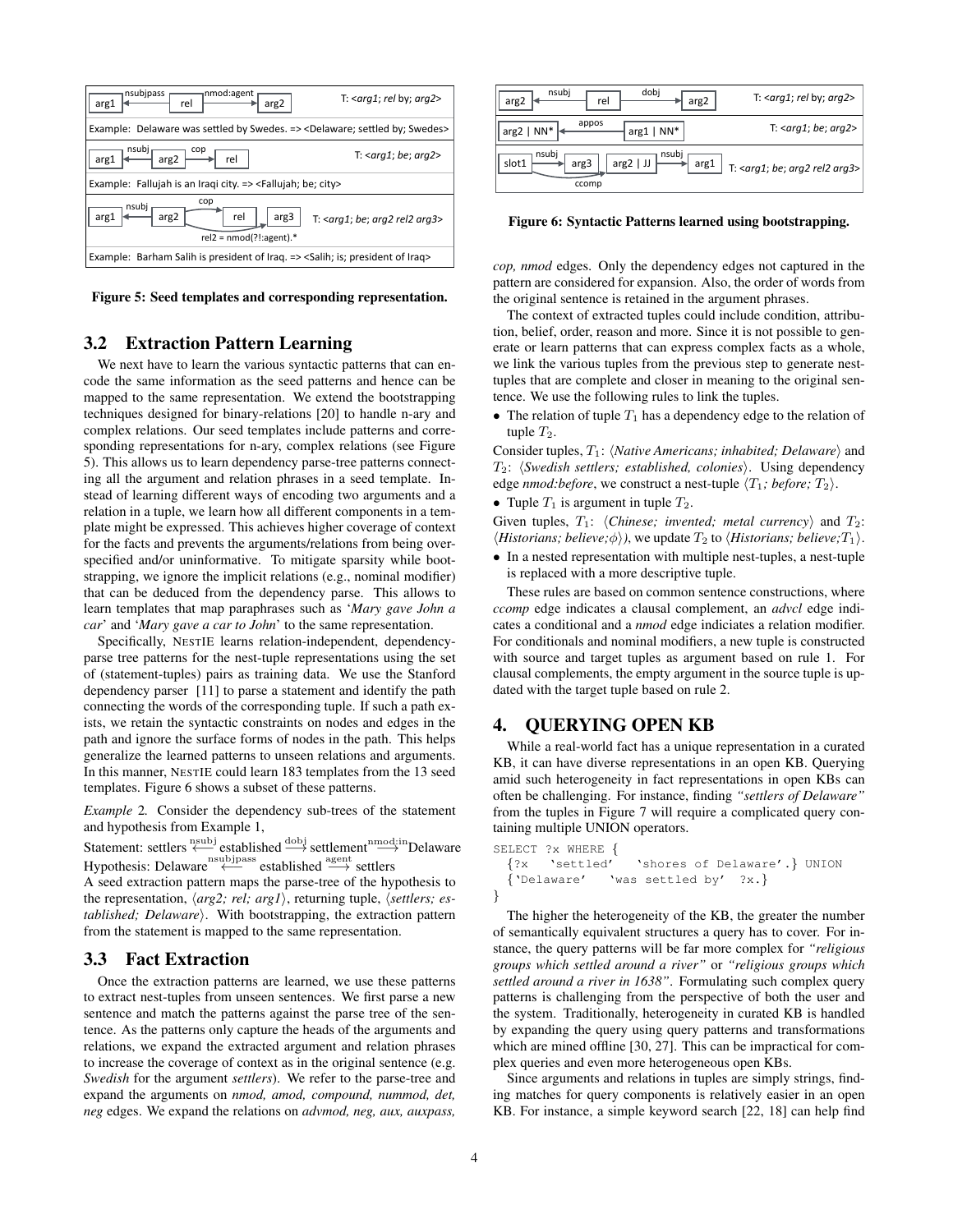



Figure 7: Heterogeneity in open KBs makes it difficult to access them via pattern matching.

matches for 'settle', 'river', 'religious group', 'in 1638'. These matches do not have to resemble the query specification. Instead of evaluating a query as a whole to find an answer, it is possible to find the answer by collecting evidence for its components. In contrast to learning patterns or transformations from training examples, this approach does not require any offline processing or adaptation.

Embodying these ideas, we develop an online schemaless querying framework, SOQ, for complex queries. These complex queries can be represented in a DATALOG-like format and may not resemble the fact representation. SOQ first transforms a query to a query graph for identifying sub-components of the query that can be matched independently over the KB. Since the primitive operations for matching queries are keywords and string similarity, it pre-processes the query components: remove stop words, lemmatize, distinguish constraint modifiers from core entities and include semantic role information.

## 4.1 Evidence Gathering

Next, SOQ must gather evidence in the form of tuples that contain information relevant to the various sub-components of the query. The retrieval must be efficient since the queries are evaluated in an online manner. Since the KB could be very large, exhaustively finding relevant tuples for each sub-component is expensive. Furthermore, relevant information could also be embedded in the context of a tuple (e.g., nest-tuple where one of head or tail arguments is a reference to another tuple). We, therefore, construct an inverted index that includes all search terms with corresponding tuple identifiers and use it to retrieve tuples for a query based on the terms mentioned in the query and the tuples. We only retain top-50 relevant tuples due to the size of the KB. This simple approach can quickly find pieces of evidence encoded in different representations (triple, n-tuple, nest-tuple). We further include contextual tuples of the retrieved tuples based on their overlap with the query terms.

#### 4.2 Evidence Aggregation

In the next step, SOQ has to aggregate the evidence for various sub-components of the query graph  $G(Q)$ . We use a simple query optimizer that makes multiple queries to the inverted index and joins over multiple evidence from different sub-components and constructs support sets. For joining the evidence pieces, we compute the join-key string similarity measured using the Levenshtein distance. This could return multiple support sets  $C_i(Q)$  for the query Q. While multiple support sets could share the same tuple or even the same answer, but each support set contains a unique set of tuples as evidence. To avoid noise and computation overhead, we further prune the support sets based on the number of query components matched such as the number of relations and arguments that contain the query terms.

#### *4.2.1 Answer Extraction*

Since the evidence gathering does not make any assumptions about the structure of the tuples, a support set  $C_i$  and query graph G may have different representations (as shown in Figure 8). These



Figure 8: Alignment-based approach to extract answers from heterogeneous tuple representations

representational mismatches must be handled to infer an answer argument. To find the argument in support set  $C$  that corresponds to query focus  $2x_Q$  in G, we need to find an optimal alignment of components in  $G$  to items in  $C$ . This can be modeled as a maximum matching problem on a weighted bipartite graph. String literals and relational edges  $f \in G$  constitute one type of nodes, and items  $c \in C$  the other. No constraints are enforced on the alignment to accommodate mismatches i.e. no specific  $(f_i, c_j)$  pair is assumed to always align. A  $(f_i, c_j)$  pair is likely to align if:

- $f_i$  and  $c_j$  are surface-form variations ('settle' vs. 'settle by').
- $f_i$  and  $c_j$  have same semantic role label ('Delaware' has the same semantic role in the two different expressions)
- $f_i$  and  $c_j$  are synonymous or semantically similar ('assassinate' vs. 'shot by').

The weight on an edge  $e(f_i, c_j)$  is given by a function  $f()$  over these indicators. The function  $f()$  could simply be set to compute the average, assigning equal weight to each type of similarity. It can also be tuned for optimal performance. For example, we could simply use weights for the different scoring functions as features and train a linear ranker on a query-answer dataset. We can then find an optimal alignment using the Hungarian algorithm and include the argument a aligning to  $2x_Q$  in the answer set, A.

#### *4.2.2 Consolidation and Ranking*

The answer set  $A$  will usually contain repeats: the same answer obtained with different support for its sub-components. We consolidate A using a set of features extracted from evidence gathering (e.g., number of components, relevance score of tuples, rank of retrieved tuple, extractor confidence) and answer extraction (e.g., alignment score, word count, average IDF of words). For each unique answer, we take the *best* value for each feature across the feature representations [5] and consolidate A. We score the consolidated answers using a log-linear model. We train the model using stochastic gradient descent on a set of query-answer pairs.

#### 4.3 Front-End

SOQ takes as input DATALOG-like queries, which are represented as query graphs. While the user can always write these queries directly, they can also be obtained by parsing a query in natural language or in any other structured format (e.g. SPARQL).

#### *4.3.1 Natural Language Parsing*

We provide a light-weight parser for translating NL query to query graphs. A widely used approach is to parse the NLQ into a syntactic dependency representation. A query skeleton is then generated depending upon the target data format [19, 32]. We build upon these ideas to generate query graph for a NLQ with one difference: the relation-argument structure of the query graph is not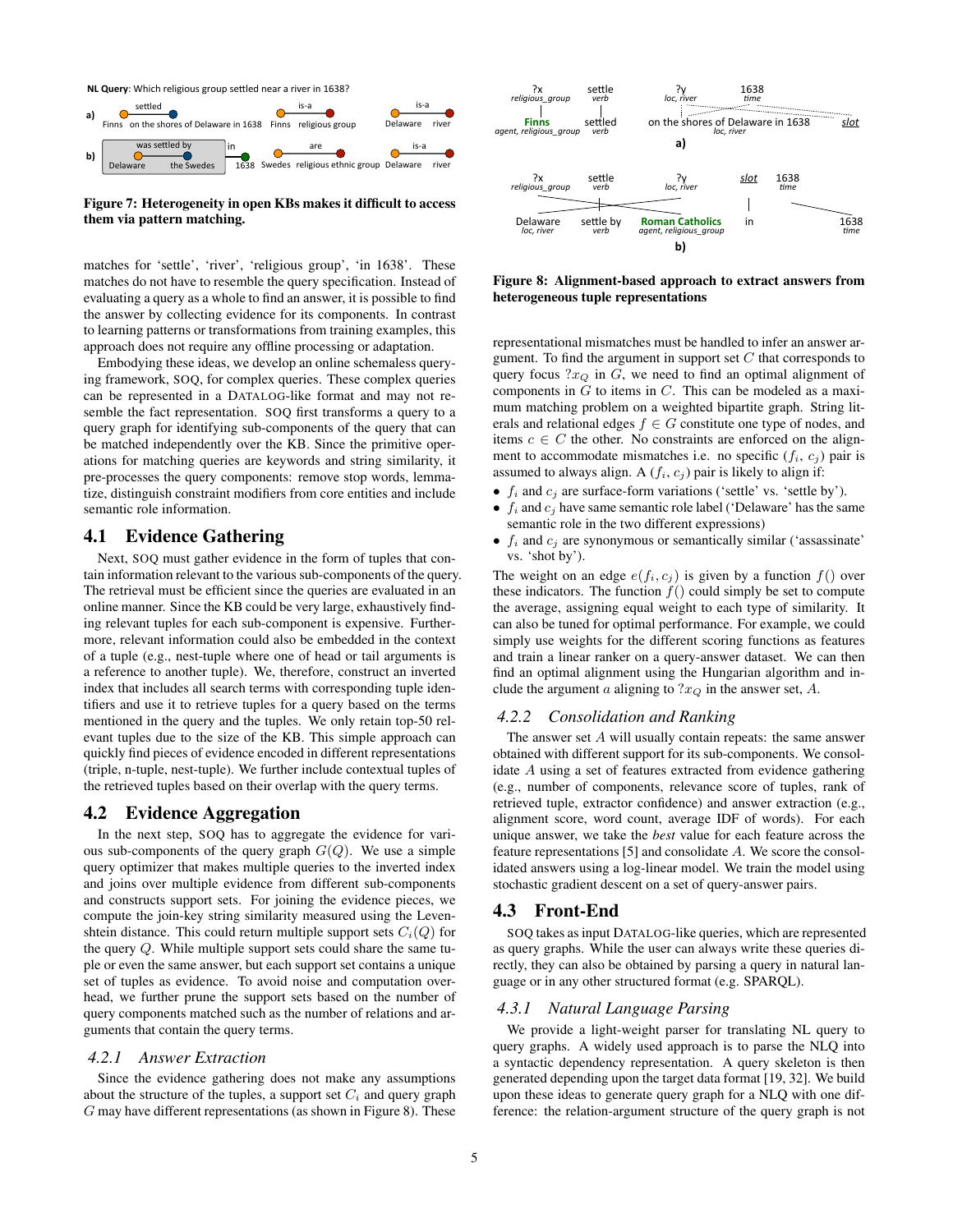biased towards any specific knowledge model. This is because the query graph has to be evaluated over a heterogeneous KB. However, the task is simplified because instead of precisely identifying query components, we only have to identify the sub-components. We first construct a dependency tree for the NLQ using NLP4J. A node in the tree is a word/phrase in the NLQ while an edge is a dependency relationship between two nodes. We then identify various components of the query graph from the parse tree, namely relation name, head and tail arguments and constraints.

#### *4.3.2 Paraphrasing*

Users can formulate queries using informal, casual wordings and expressions. NLQs having significantly different vocabulary than the KB can result in low recall of support sets. NLQ, therefore, must be paraphrased so they use vocabulary similar to that of the KB tuples. There are several works that study paraphrasing in relation to querying KBs: template-based paraphrasing, semantic parsers for curated KBs, paraphrases for neural QA models.

In this work, we demonstrate that a simple template-based paraphrasing technique to rewrite natural language queries can significantly boost the performance of a natural language end-point. We refer to the WIKIANSWERS paraphrase templates dataset [15, 14] and rewrite the NLQ using paraphrase operators. Each paraphrase operator comprises of source and target templates, such as: *What disease killed*  $?a? \rightarrow$  *What did*  $?a$  *die of?* 

where  $a$  captures some argument. To rewrite complex NLO using such simple templates, we drop adverbial and prepositional modifiers in the NLQ when matching templates. We consider the topk paraphrases based on the PMI score of operators and language model scores of the paraphrases. Each paraphrased NLQ is then translated and evaluated against the KB for answers.

## 5. OVERALL SYSTEM

An open KB-QA system can answer a broad set of user-issued complex queries provided the KB preserves the richness of the textual data sources. Since natural language has great variation, no single structure can be capable of representing all of the rich variations. In relational databases, and in RDF stores, it is commonplace to have a single fact partitioned into a set of tuples, which can be joined together to obtain the complete fact. Even if a representation for a tuple is simple, the information is enriched with connections between tuples, and we can, therefore, represent the potentially complex information in a natural language sentence with a set of interconnected tuples. Based on this idea, our open-information extractor NESTIE, captures the richness of NL text using a set of interconnected nest-tuples and equips a KB-QA system with the necessary background knowledge to answer complex queries.

Even though rich, open knowledge bases, are naturally more heterogeneous than their carefully curated counterparts. There is a long line of work on *curated* KB-QA systems that focus on understanding NL queries in terms of a well-defined schema of the KB. The major challenge for these systems is to learn to translate the NL queries into exact database queries, using templates or complex query transformations. With open KBs, the focus has shifted to accommodate different ways in which the query components could be expressed across facts in the KB. The querying modalities for open KBs, therefore, have to deviate from the conventional query mechanisms where the database query (such as SPARQL) is issued against the KB and tuples that match the patterns specified in the query are retrieved. With heterogeneous fact representations, it is not possible to enumerate and expand different ways in which query components could be captured in the tuple facts. Query execution, thus, needs to follow a retrieval-based approach to gather evidence to answer a query and then compute an answer from the collected evidence. Based on this idea, our schemaless, online querying framework, SOQ, helps answer complex queries when the schema of the underlying KB is not known in advance.

# 6. EXPERIMENTS

We evaluate the effectiveness of techniques we proposed for designing an open KB-QA system for answering complex queries. First, we demonstrate that NESTIE can convert an NL sentence into a set of tuples that capture the meaning of the sentence without losing granularity of information captured. Second, we demonstrate the SOQ can answer complex, multi-constraint queries with no prior knowledge of the schema or structure of facts in the KB.

#### 6.1 NestIE

We used two datasets released by [12] in our experiments: 200 random sentences from Wikipedia, and 200 random sentences from New York Times (NYT). We compared NESTIE against three OPEN-IE systems: REVERB, OLLIE and CLAUSIE. Since the source code for each of the extractors was available, we independently ran the extractors on the two datasets. For fair comparison, we configured the extractors to generate triple facts. Two CS graduate students labeled each triple for correctness (0 or 1) and minimality (0 or 1). For each sentence, they label the set of triples for informativeness (0-5) based on the coverage of information in the sentence.

The results of our experimental study are summarized in Table 2 which shows the number of correct and minimal triples, as well as the total number of triples for each extractor and dataset. We found moderate inter-annotator agreement: 0.59 on correctness and 0.53 on minimality for both the datasets. As can be seen, NESTIE produced many more triples and more informative triples than other systems. There seems to be a trade-off between informativeness and correctness (which are akin to recall and precision, respectively). CLAUSIE achieves results closest to ours. However, the nested representation and tuple-linking used by NESTIE produce substantially more (1.7-1.8 times more) minimal triples than CLAUSIE, which generates triples from the constituents of the clause. Learning non-verb mediated extraction patterns and tuplelinking also increase the syntactic scope of relation expressions and context. This is also reflected in the average informativeness score of the triples. NESTIE achieves 1.1-1.9 times higher informativeness score than other systems.

We believe that nested representation directly improves minimality, independent of other aspects of extractor design. To explore this idea, we analyze the triples of OLLIE that are labeled correct but not minimal and find triples that can be made minimal and informative with a nested representation. We found 73.75% of the non-minimal correct triples could further be reduced, improving the minimality score of OLLIE by 17.65%.

## 6.2 SOQ

To demonstrate the effectiveness of SOQ on querying heterogeneous fact representations, we used several well-known open KBs. (1) OPEN-IE [14] is constructed using a family of open extractors that extract binary relationships. NELL [9] is a relatively small open KB with much fewer relation phrases. (3) PROBASE [23] is an open KB with instances of only *is-a* relations. (4) nokb [29] is an open KB containing n-tuple facts for higher-order relationships. (5) NESTKB [7] is an open KB containing nest-tuple facts. We compared SOQ against two querying mechanisms for open KBs, OQA [14] and TAQA [29]. OQA assumes the queries and KB facts are triples and evaluates queries via pattern matching. TAQA assumes queries and KB facts are n-tuples and evaluates queries via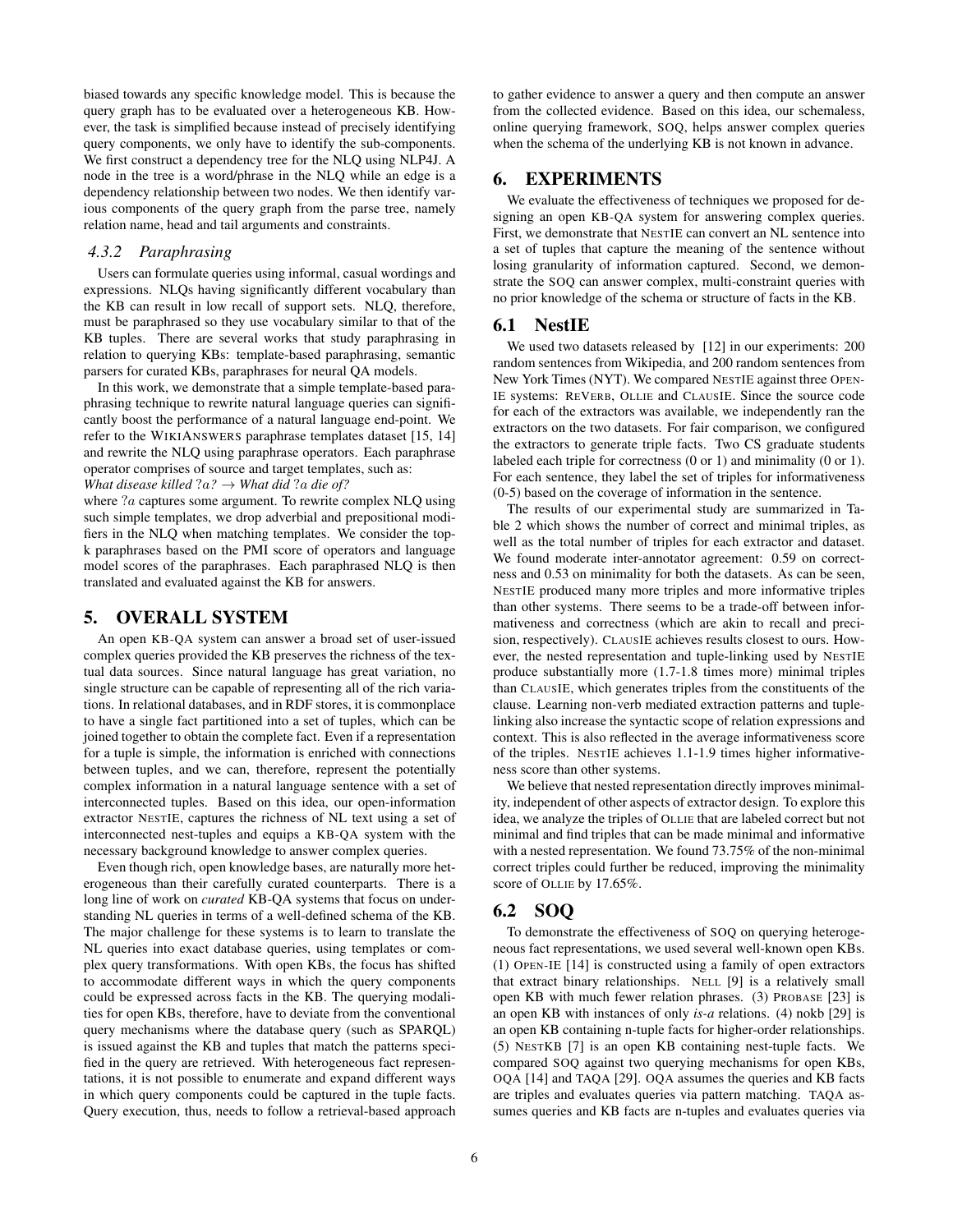| <b>Dataset</b>    |                        | <b>REVERB</b> | <b>OLLIE</b>                                                    | <b>CLAUSIE</b> | <b>NESTIE</b> |  |
|-------------------|------------------------|---------------|-----------------------------------------------------------------|----------------|---------------|--|
|                   | <b>Informativeness</b> | 1.437/5       | 2.09/5                                                          | 2.32/5         | 2.762/5       |  |
| <b>NYT</b>        | Correct                |               | 187/275 (0.680) 359/529 (0.678) 527/882 (0.597) 469/914 (0.513) |                |               |  |
|                   | Minimal                |               | 161/187 (0.861) 238/359 (0.663) 199/527 (0.377) 355/469 (0.757) |                |               |  |
|                   | <b>Informativeness</b> | 1.63/5        | 2.267/5                                                         | 2.432/5        | 2.602/5       |  |
| Wikipedia Correct |                        |               | 194/258 (0.752) 336/582 (0.577) 453/769 (0.589) 415/827 (0.501) |                |               |  |
|                   | Minimal                |               | 171/194 (0.881) 256/336 (0.761) 214/453 (0.472) 362/415 (0.872) |                |               |  |

Table 2: Informativeness and number of correct and minimal tuple-assertions as fraction of total number of assertions.

| Systems                    | COMPO-T                |                 |  | COMPO-M                |                          |         | <b>WEBO</b>            |             |  |
|----------------------------|------------------------|-----------------|--|------------------------|--------------------------|---------|------------------------|-------------|--|
|                            | Precision Recall $F_1$ |                 |  | Precision Recall $F_1$ |                          |         | Precision Recall $F_1$ |             |  |
| SOQ.                       | 55.9%                  |                 |  | 47.0\% 51.1\% 31.5\%   | $21.5\%$ 25.6\% 38.3\%   |         |                        | 26.0% 31.0% |  |
| <b>OOA</b>                 | 26.3%                  | $1.6\% - 3.1\%$ |  | 25.6%                  | 2.7%                     | $4.9\%$ | 28.4%                  | 16.7% 21.0% |  |
| TAOA (No relaxation) 27.7% |                        | 27.7% 27.7%     |  |                        | $\overline{\phantom{m}}$ |         | 32.3%                  | 32.3% 32.3% |  |
| TAOA                       | 39.3%                  | 39.3% 39.3%     |  |                        |                          |         | 35.6%                  | 35.6% 35.6% |  |

Table 3: Performance of SOQ compared to other methods for querying open knowledge bases

relaxed-pattern matching. We report the precision, recall and  $F_1$ scores of answers retrieved by each method.

Table 3 shows the performance of SOQ, and the two other baseline methods. In comparison to OQA, SOQ consistently achieves higher precision and recall on complex queries. OQA lacks expressivity in the query model, in addition to restrictive patternmatching. This becomes a bottleneck for a complex query. Even when it is provided a background knowledge source with higher expressiveness (e.g. NOKB and NESTKB), its querying mechanism cannot utilize the additional semantic information. In comparison to TAQA, SOQ achieves higher precision and recall on complex queries. Even though TAQA uses an expressive query language (ntuple), its restrictive querying cannot extract answers from heterogeneous tuples. It enforces certain structural constraints and does not take into account evidence embedded in the context of tuples. These constraints limit recall: 27.7% with no relaxed queries. SOQ does not enforce such structural constraints, enabling it to derive correct answers from tuples that are lexically and structurally different from the query. In the WEBQ query set, most of the queries are simple, single-relation queries answerable from Freebase. Thus, all methods can successfully formulate structured queries for these queries. While the restrictive representation and querying in OQA achieves reasonable precision, more flexible execution as in TAQA and SOQ achieves higher precision.

## 7. RELATED WORK

There is ample work on querying knowledge bases (KBs), particularly curated KBs that can be modeled as RDF databases. The input is a structured query that is often presented as a query graph or pattern (e.g., [4, 3, 16], which is evaluated against the KB by exact matching. These methods emphasize efficiency and scale, and focus on fixed schemas and structures. As a result, a user must know the structure and vocabulary of the data being queried, and the exact values of the constants and data types. To relax such constraints of schema and structure, approximate matching for graph pattern queries [24, 30, 17, 31] and keyword queries [25, 26] have been adopted. Learning equivalent structural patterns and transformations offline is not possible for even more heterogeneous open KBs that do not have canonicalized entities and relations.

Natural language interfaces to access information in KBs has also been widely studied, including template-based methods [21, 1, 10] and semantic parsers [6, 28, 13]. They transform a NL query into a structured query by employing templates or logical forms. They focus on learning how to map query phrases to elements in the KB and usually demand query-answer pairs as the training dataset, which makes them hard to scale. Furthermore, as queries become complex, deriving reliable translations becomes more challenging.

There is little work on querying open KBs due to their flexible schema and open vocabulary. Open KB-QA systems rewrite and reformulate the query, in addition to a more relaxed semantics for matching query components [15, 14, 29]. Reformulating queries becomes infeasible as queries become complex. However, answers for complex queries can typically be found by decomposing the query. To the best of our knowledge, we are the first to demonstrate how such a formalism can be adopted to query heterogeneous open KBs in a completely online manner.

## 8. CONCLUSION

OPEN-IE has revolutionized how NL text is structured with little/no human effort in structured open KBs. Yet, the state of the art in open KB-QA involves very simple questions from a DB perspective. Evaluating more complex queries efficiently needs the extraction process to preserve the rich information in NL text and the querying process to adapt to the flexible schema of the open KB. In this work, we have developed NESTIE and SOQ to accomplish this goal.

# 9. REFERENCES

[1] A. Abujabal, M. Yahya, M. Riedewald, and G. Weikum. Automated template generation for question answering over knowledge graphs. In *Proc. WWW '17*, pages 1191–1200. ACM, 2017.